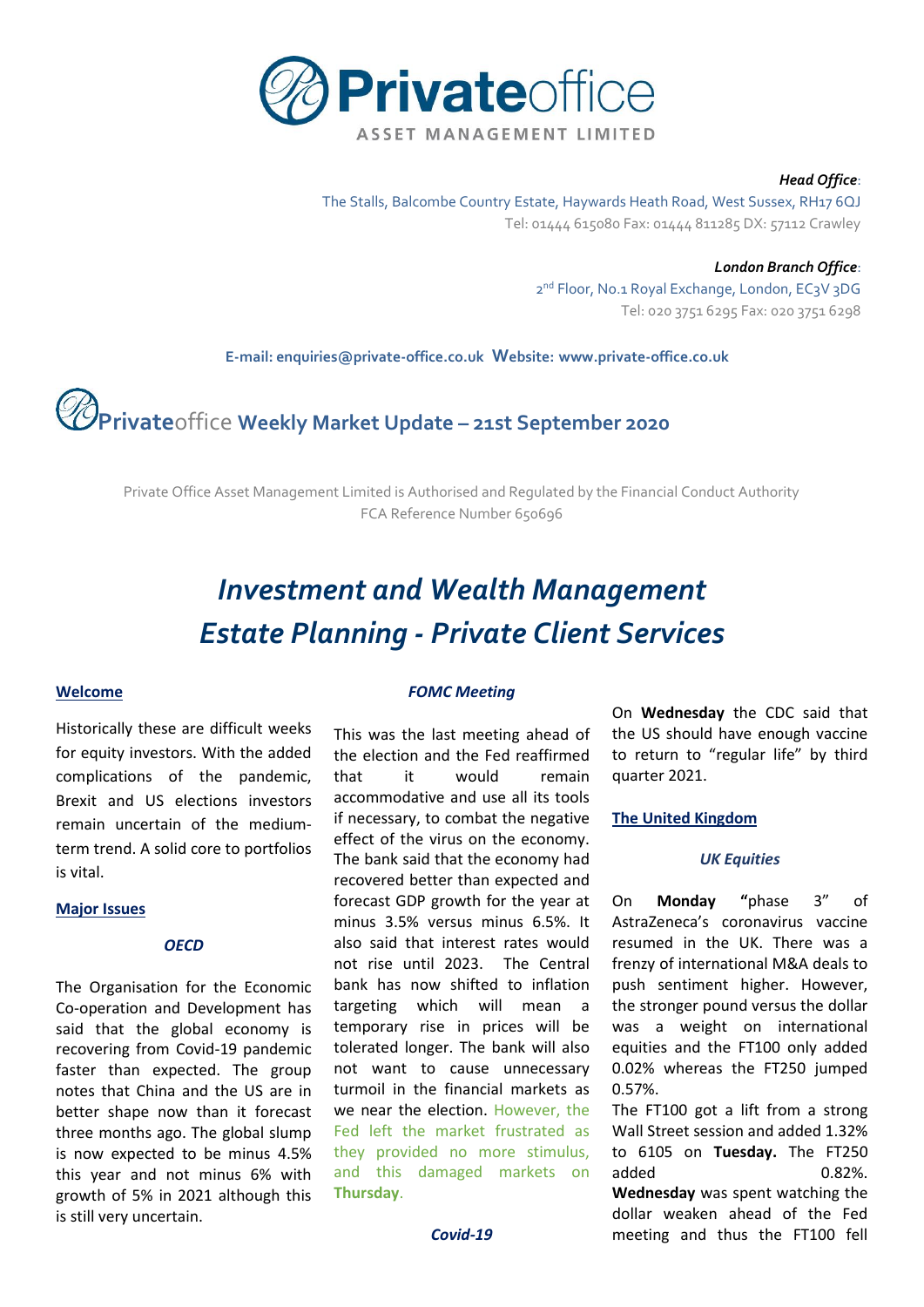0.44% to 6078 due to overseas earners. The FT250 lost 0.11%. The Fed stated that interest rates would be low for years and thus upset the banks and dragged down the FT100 on **Thursday**. The FT100 lost 0.46% and the FT250 dipped 0.32%.

Retail sales figures on **Friday**  showed a fourth consecutive month of growth but with the pace slowing. Shares in travel companies, hotels and pub chains all fell as it emerged the government was weighing up "circuit breaker" restrictions. The FT100 lost 0.71% on Friday making a weekly loss of 0.27%. The FT250 was unchanged over the week.

#### *Employment and Wages*

In the latest figures the UK jobs market took a step backwards edging higher from 3.9% to 4.1% (May to July). Redundancies showed the biggest quarterly spike since 2008. Most of the redundancies occurred in the hospitality, entertainment and leisure sectors. More than five million workers remain furloughed in a scheme that ends in October.

#### *August Inflation*

Headline inflation fell from 1% in July to 0.2% a five-year low. Core inflation fell from 1.8% to 0.9%. The fall was primarily due to the impact of the "Eat Out" scheme and the temporary VAT cut for the hospitality sector. Clothing and air fares also fell while gaming and hobbies saw increases. This leaves the BoE space for extra support of the UK economy without risking a surge in inflation. The coming increase in unemployment will also keep consumer prices lower.

#### *Bank of England*

The possibility of a no-deal Brexit means the outlook for the UK economy is extra uncertain therefore there will be no tightening but possibly more stimulus over the coming months. The unanimous decision was to leave rates at a record low of 0.1% and to leave the QE program unchanged.

#### **The United States**

#### *US Equities*

TikTok agreed a technology partnership with Oracle on **Monday** and there was also a large merger between biopharmaceutical company Gilead and cancer drug maker Immunomedics. The increased activity in the M&A market helped push the Dow and S&P 1.18% and 1.27% higher with the Nasdaq outperforming and adding 1.87%. It was a broad and healthy rally which also saw small cap stocks rise. The Vix fell slightly but remains elevated around the 26 level as there is some insurance being taken out ahead of the election. With the 10-year trading at 0.67% equities still appear decent value when compared to bonds. Encouraging economic data from China pushed their currency and commodity prices on **Tuesday**. There were also several IPO issues to please investors and boost sentiment. One was called Snowflake Inc, a cloudcomputing company, backed by Berkshire Hathaway. Brokers notes gave price target increases for Nike and Mastercard. Factories in the New York state reported a strong pickup in demand for September. Other data showed that manufacturing continued to grow in August across the country but there has been a gradual slowdown in the rate since June. The Apple event which launched new product features also helped the Nasdaq extend its gain by another 1.21% to stand at 7% off the all-time high set before the correction.

The Dow was unchanged, and the  $S\&P$  added  $0.52\%$ . August retail sales were reported on **Wednesday** and showed an increase of 0.6% on the month, versus 0.9% for July. This was slightly less than expected and July was revised down from 1.2%. It is understandable after the surge post lockdown but still may spur policymakers to act. Chairman Powel suggested in his comments that the economic rebound could be at risk without more government spending. This saw a turnaround in markets and gains were lost with the result that the S&P and Nasdaq fell 0.46% and 1.25% respectively. The Dow managed to gain 0.13% and the Vix moved to 26. On **Thursday** weekly jobless and continuing claims came in lower than expected. However, this good data could not stop the "petulant" equity market from stamping its feet due to lack of stimulus from Fed or government. Energy, technology and consumer cyclicals all declined in early trading as sentiment towards the economy weakened. The orderly correction/profit taking in the overbought Nasdaq continued dragging Apple, Amazon and Microsoft over 15% from their recent highs. The Nasdaq closed 1.27% lower back in correction territory. The S&P reversed significant losses which saw it below the 50 day-moving average (3335) and closed 0.84% down at 3357. The Dow lost 0.47% and the Vix ticked up to 26.6. Inventors were cautious on **Friday** as it was quadruple "witching day" when stock index futures, stock index options, stock options and single stock futures all expire simultaneously. The Dow dropped 0.88% for a weekly gain of 0.05%. The S&P lost 1.12% fir a weekly loos 0f minus 0.72% and the Nasdaq lost 1.07%